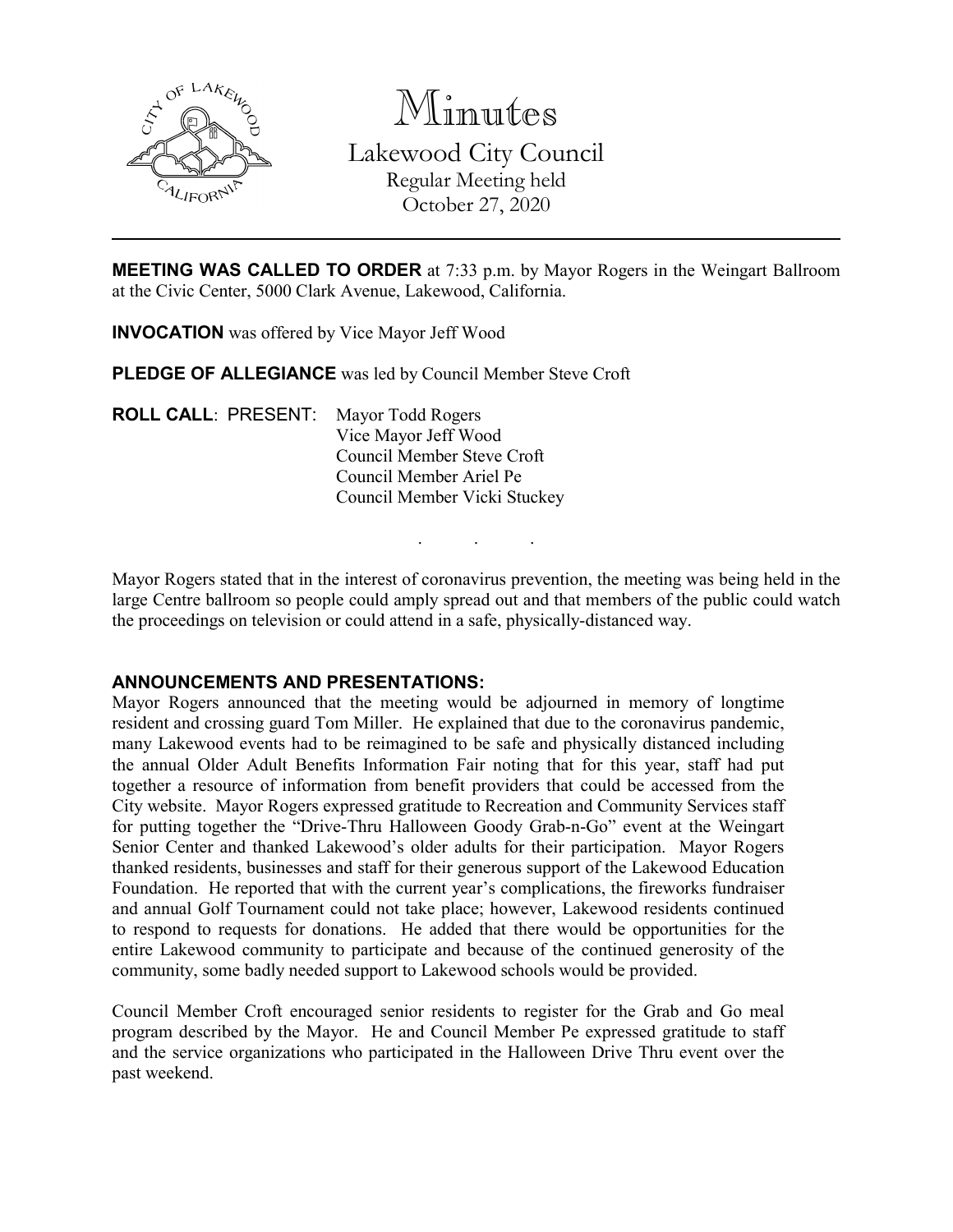# **ANNOUNCEMENTS AND PRESENTATIONS:** - Continued

Vice Mayor Wood provided information on a dine out fundraiser at Chipotle for the following day to benefit the Pan American Association.

Mayor Rogers introduced Captain David Sprengel, Commander of the Lakewood Sheriff's Station, who would provide the Quarterly Public Safety Report.

Captain Sprengel recognized retired Council Member Diane DuBois on her record of service to the Lakewood community, which he noted was exemplified by the grace and humility she displayed while carrying out her duties. He congratulated Council Member Stuckey on her appointment and stated that he looked forward to building upon the existing partnership with the City. He announced the upcoming 30th anniversary of the Lakewood Run, which would take place as a virtual run due to the pandemic. The Captain presented the crime statistics and its impacts for the third quarter, which included the COVID-19 pandemic, civil unrest, fire response and protests. He explained that Lakewood Station's goals remained the preservation of life, protection of property and addressing quality of life issues. He reported that overall crime for the year was down and that there had been significant drops in rape, robbery, burglary and larceny theft. He noted an increase in aggravated assault and grand theft auto. He added that overall crime at Lakewood Center had been consistent with crime in the City. In comparing the first two quarters of the year with the 3rd quarter, overall crime continued to trend down overall. He stated that aggravated assault saw the biggest increase and although up, grand theft auto dropped from the second quarter number of 82 to 59 thefts for the quarter and that the majority of cars stolen continued to be older model Hondas and Chevy trucks. Captain Sprengel encouraged voters to make themselves aware of the impacts Measure J, Proposition 20 and the District Attorney race. He expressed concerns about budget cuts to the Sheriff's Department and the impact such cuts could have on the community. He added that the Department always worked to evolve in an ever-changing climate and continued to work positively in challenging times citing as an example the Lakewood Station's new implementation of the Body Worn Camera program, with almost the entire staff trained and utilizing the cameras during daily field operations. He asserted that the cameras would allow the Department to identify areas of concern and help to address other allegations related to personnel and their actions.

Mayor Rogers inquired about the potential for violence after November 3rd, regardless of the outcome of the presidential election.

Captain Sprengel responded that the Department had been making assessments and taking steps to beef up deployment during the week of the election.

. . .

# **ROUTINE ITEMS:** COUNCIL MEMBER CROFT MOVED AND COUNCIL MEMBER PE SECONDED TO APPROVE ROUTINE ITEMS 1 THROUGH 9.

RI-1 Approval of Minutes of the Meetings held March 16, and May 26, 2020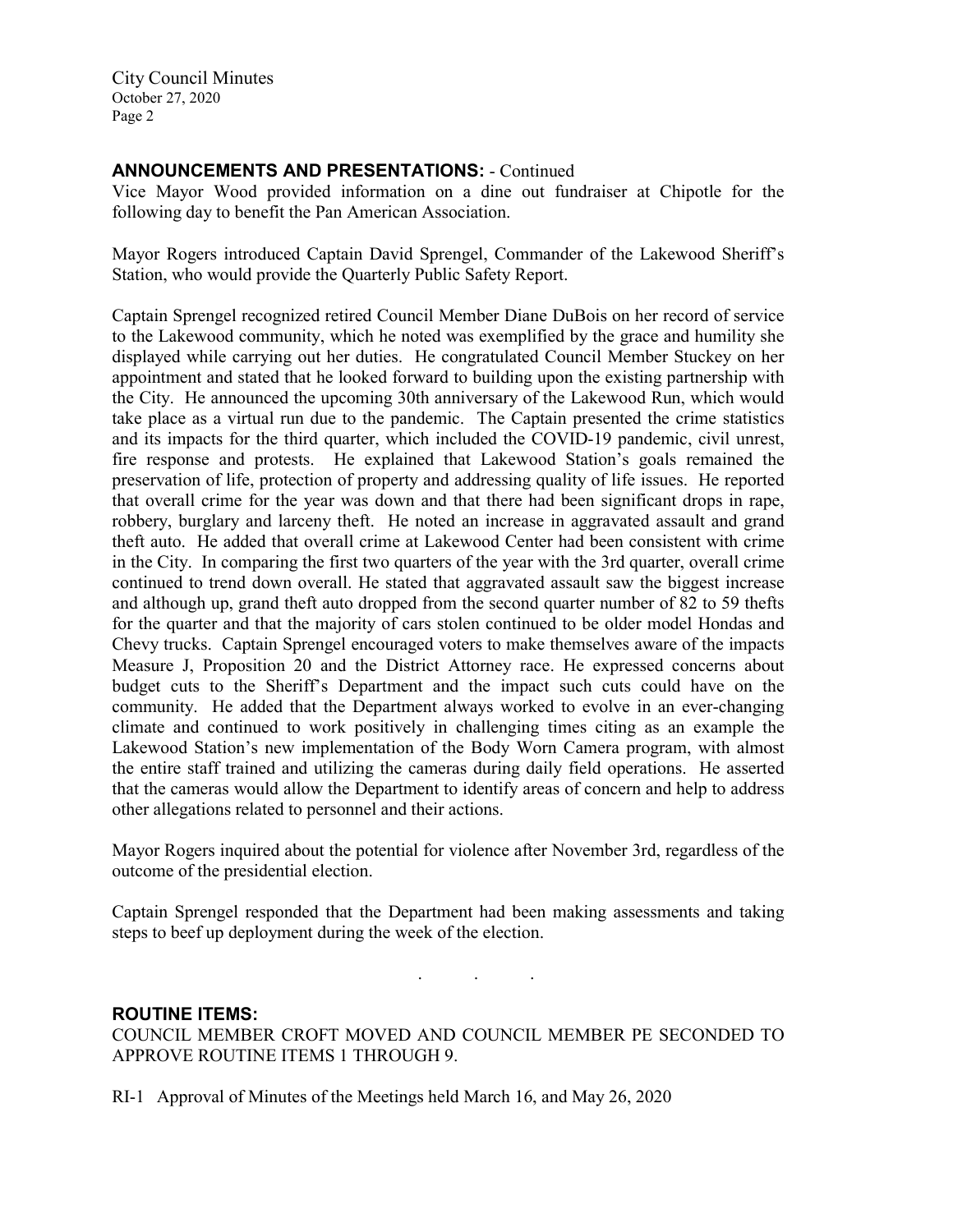#### **ROUTINE ITEMS:** - Continued

RI-2 Approval of Personnel Transactions

- RI-3 Approval of Registers of Demands
- RI-4 Report of City Council Committees' Activities
- RI-5 Monthly Report of Investment Transactions September 2020
- RI-6 Quarterly Schedule of Investments September 30, 2020
- RI-7 RESOLUTION NO. 2020-56; A RESOLUTION OF THE CITY COUNCIL OF THE CITY OF LAKEWOOD ESTABLISHING DISABLED PERSON DESIGNATED PARKING ON THE WEST SIDE OF CLARK AVENUE WITHIN THE CITY OF LAKEWOOD
- RI-8 RESOLUTION NO. 2020-57; A RESOLUTION OF THE CITY COUNCIL OF THE CITY OF LAKEWOOD RESCINDING A RESOLUTION ESTABLISHING A PHYSICALLY HANDICAPPED PERSONS DESIGNATED PARKING SPACE WITHIN THE CITY OF LAKEWOOD
- RI-9 Additional Consulting Services for Mayfair Park Water Capture Project Willdan Engineering, Inc.

. . .

UPON ROLL CALL VOTE, THE MOTION WAS APPROVED:

AYES: COUNCIL MEMBERS: Croft, Wood, Pe, Stuckey and Rogers NAYS: COUNCIL MEMBERS: None

**3.1 • REPORT ON VOTING OPTIONS**

Paolo Beltran, Deputy City Manager, displayed slides and made a presentation based on the memo in the agenda providing a report on voting options for the election to be held on November 3, 2020. He stated that voting was well underway with voters already voting by mail and that it was anticipated that there would be a large and possibly historic turnout. As of the previous day, there had been sixty million early votes cast in the country and with so many votes already being cast, there was a lot of scrutiny about ballot integrity. Completed ballots could be returned via mail, in person at any secure Vote by Mail drop box location in the County and at any Vote Center in the county when they were open. He added that for the upcoming election, the County installed more than 400 drop boxes throughout the County. Using the boxes was a safe, accessible and contact-free method for voters to return their ballots in this time of COVID-19 and County personnel collected submitted ballots at least every 24 hours. Another option was to vote in person with voters having ten consecutive days up until Election Day to vote in person at participating vote center in L.A. County.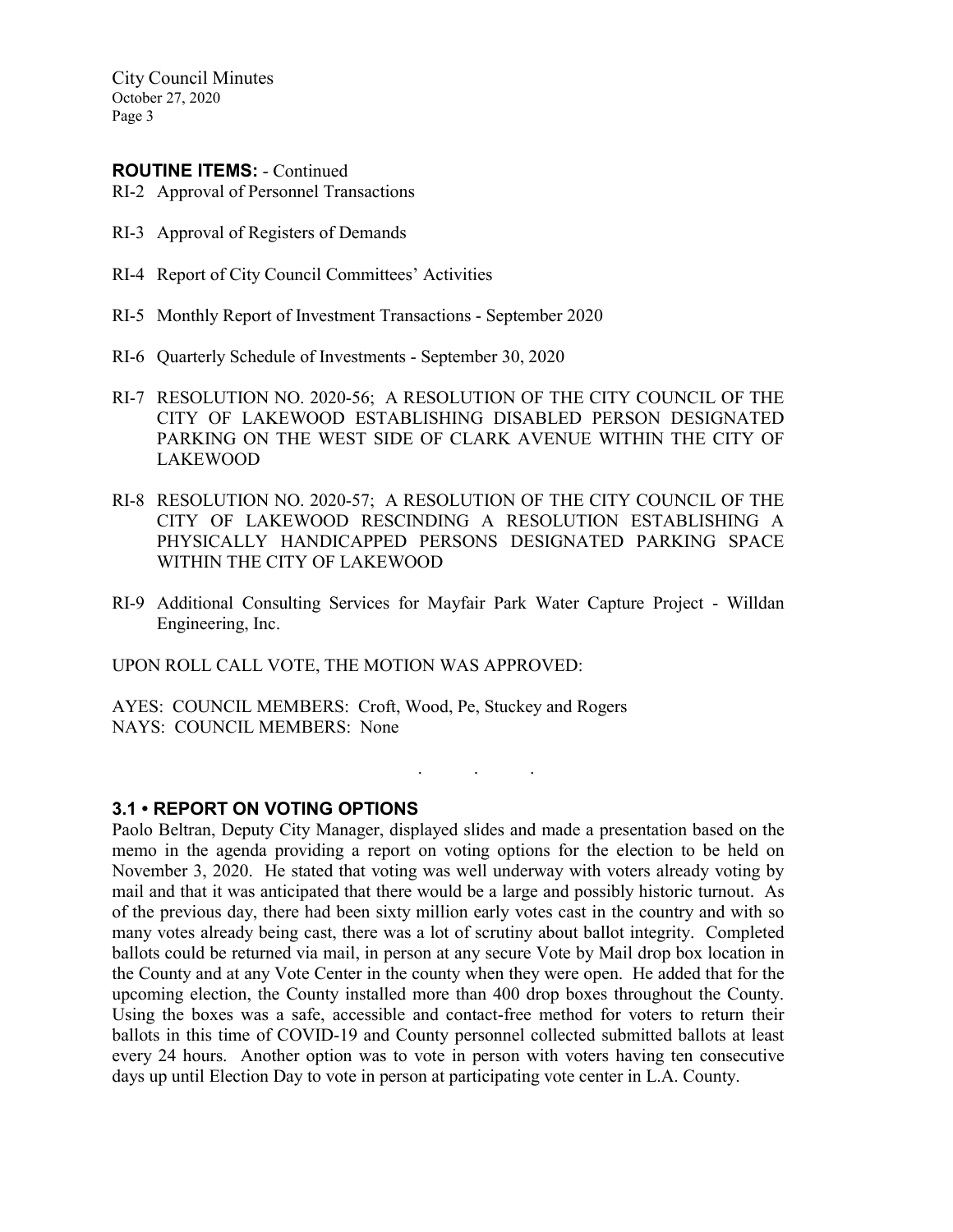# **3.1 • REPORT ON VOTING OPTIONS** - Continued

He explained that the vote centers in Lakewood would be open on October 30 and voters could access the full list of vote centers at www.lavote.net.

Vice Mayor Wood reported on the ease and convenience of the Vote Center located at Long Beach City College, where there were no lines with plenty of machines.

Mayor Rogers encouraged residents who had the opportunity to vote early and to take advantage of the Vote Center at Long Beach City College or any of the other centers that were open.

. . .

# **3.2 • REPORT ON COMMUNITY DIALOGUE**

Thaddeus McCormack, City Manager, reported that in terms of the Town Hall and Community Dialogue process, staff had received feedback from over 150 residents directly and from hundreds of other residents who were part of nine religious congregations that took part in a Weekend of Dialogue on racial equity issues in late September. Staff had been reading through the hundreds of individual comments and recommendations and compiling and categorizing them into common themes. He stated the plan was that after the Council committees and the entire City Council reviewed the resident comments and made initial recommendations, the proposed actions would be presented to the full community again for their feedback before a final decision was made on steps to be taken. He added that residents could still offer written comments at lakewoodcity.org/CommunityDialogue and they could also still request a "home visit" to discuss racial equity issues with a council member, along with a Lakewood religious community leader if they would like. Mr. McCormack provided an update on the Mayor's Pledge to conduct a community review of the Use of Force policy of the Los Angeles County Sheriff's Department. At the direction of the Public Safety Committee, which was composed of Mayor Rogers and Vice Mayor Wood, the community review process had been opened on October 9th with approximately a dozen reviews received so far. The comment period would remain open until November 9th and it was expected that more reviews would be received closer to the deadline. He communicated that in addition to the eMagazine stories which had been done on the community review, a story would also be included in the Lakewood Community News.

Mayor Rogers thanked everyone who had participated in the Community Dialogue and stated he looked forward to building on all the good that had been accomplished and making Lakewood the safest and most welcoming city it could be.

Council Member Pe stated that he had met with Becky Nicolaides, a PhD affiliated research scholar from USC Institute of California, who was writing a book on diversity and had been impressed with what Lakewood was doing.

MAYOR ROGERS STATED THAT THERE BEING NO OBJECTION, THE REPORT WAS ORDERED RECEIVED AND FILED.

. . .